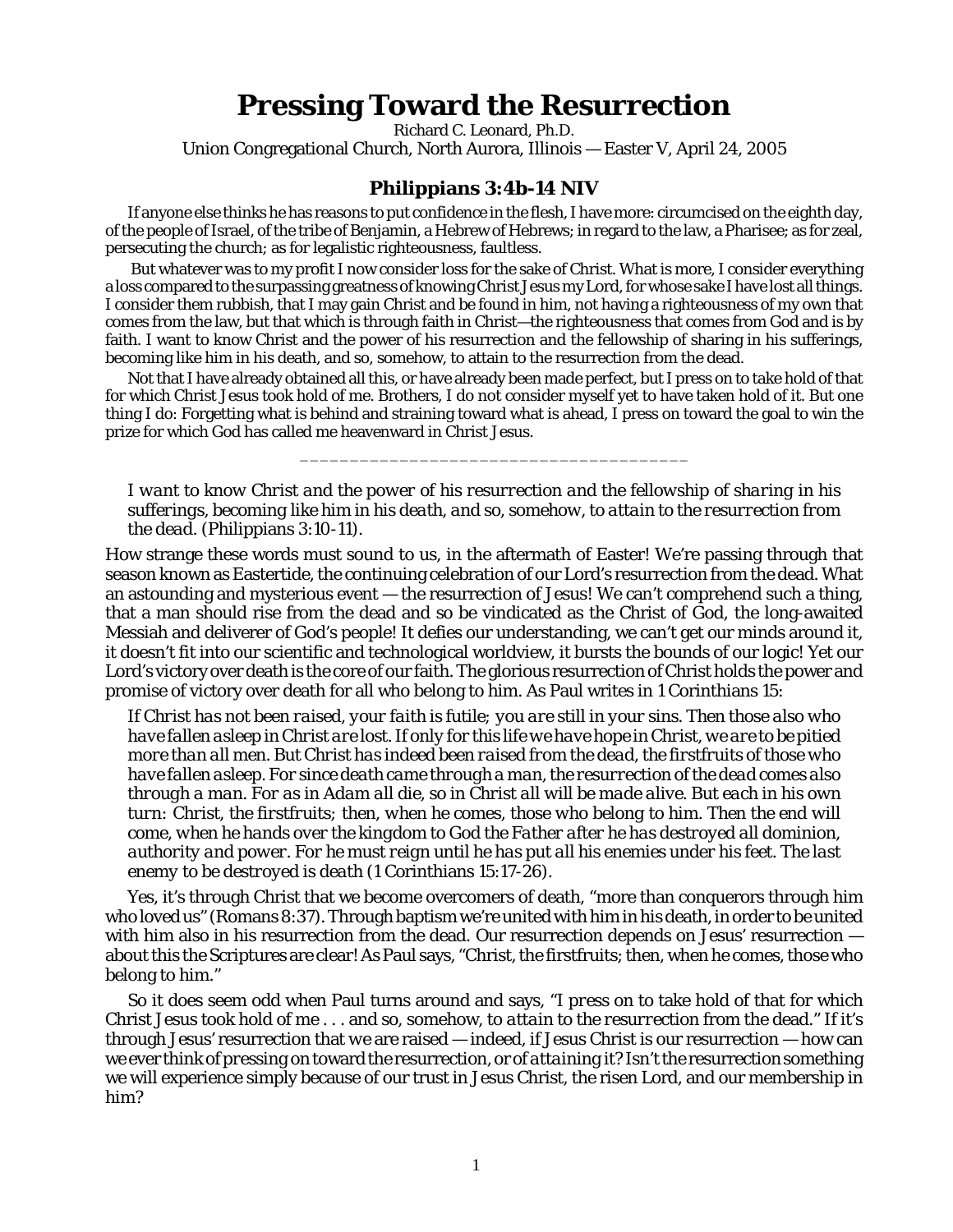Yes, our resurrection is bound up with Jesus' resurrection. As Jesus says, "Because I live, you also will live" (John 14:9). But, as with so much in the Scriptures, there's more than one way to look at it. Sometimes we treat the Bible as though it were the answer key to some sort of multiple choice test, where there's only one right answer. But that's to superimpose our Western logic on the Bible — a rational approach that developed in the seventeenth century along with modern science. That point of view wasn't around when the biblical authors did their work, and they think in a different way. Just as the Lord says, "My thoughts are not your thoughts" (Isaiah 55:8), so biblical logic isn't like our logic. When we think things through, we go from point A to point B to point C in a chain of cause and effect. Biblical arguments aren't like that. In biblical logic, you approach a subject first this way, then that, and from as many angles as possible, till you have surrounded it with talk. Then, whoever is left standing at the end of this talkathon wins the argument! If you don't believe me, read the Book of Job. Job's friends, and then Elihu, offer some very good arguments about why Job is suffering, and eventually they just talk the subject to death. But Job isn't convinced till God shows up and says pretty much what some of the other speakers have already said. *Then* Job repents — not because of *what* God says but because it's God who says it! In the Bible, an argument is won by the person with the most powerful voice.

The resurrection is the heart of our Christian faith. In 1 Corinthians, Paul relates it to Jesus' victory over death, a victory we share with him if we're united with him. In Colossians 3:1, Paul proclaims that we've already been raised with Christ. But here, in Philippians, Paul takes a look at the resurrection from yet another angle — as something we need to strive for, to attain. In the New Testament there's always this "now but not yet" aspect to our salvation. We've been saved through Jesus' work on the cross, yet we still have to "work out our own salvation with fear and trembling" (Philippians 2:12). And "pressing on" toward the resurrection from the dead is part of that process, as we progress toward mature manhood, "to the measure of the stature of the fulness of Christ" as he says in Ephesians 4:13. The resurrection is a journey, and Paul is asking, "Are we there yet?"

So, how are we supposed to "press on" toward the resurrection from the dead? Paul gives us some clues to his thinking in our passage from Philippians 3:

*I consider everything a loss compared to the surpassing greatness of knowing Christ Jesus my Lord, for whose sake I have lost all things. I consider them rubbish, that I may gain Christ and be found in him, not having a righteousness of my own that comes from the law, but that which is through faith in Christ — the righteousness that comes from God and is by faith. I want to know Christ and the power of his resurrection and the fellowship of sharing in his sufferings, becoming like him in his death, and so, somehow, to attain to the resurrection from the dead* (Philippians 3:8-11).

There are two clues here. First, Paul speaks of *sharing in the sufferings of Christ.* It was through the cross that Jesus came to the resurrection, and Paul is saying that's the way to resurrection for Jesus' followers as well. Nobody wants to suffer, and you and I spend a lot of time and effort trying to avoid suffering — going to doctors, taking medication, strengthening our job skills, guarding our finances, planning for retirement, seeking relief from difficult circumstances. It's not wrong to avoid *needless* suffering, especially when we have a God who wants to heal us and pour out his abundance into our lives! But Paul is speaking of a particular kind of suffering, a suffering modeled on that of Christ, and that is *suffering for our faith*.

The suffering the New Testament mentions is almost always *suffering because of persecution* in a culture hostile to the purposes of God*.* That kind of suffering is very real today, and there's no way to avoid it without compromising our beliefs and stepping back from our commitment to the Lord. Our world is full of movements opposed to the Christian faith, and some researchers have claimed that more Christians died for their faith during the twentieth century than during all previous centuries combined. You and I will probably not be called upon to die for our faith — to suffer as Jesus did — but if we stand for Christ and for biblical truth we may still have to pay a price in. People won't understand why we say what we say and do what we do, and they may consider us weird if not outright dangerous — just as some politicians consider a Christian believer appointed to our Federal courts to be a "danger" to our nation! But, says Paul, that's part of "pressing on" toward the resurrection from the dead.